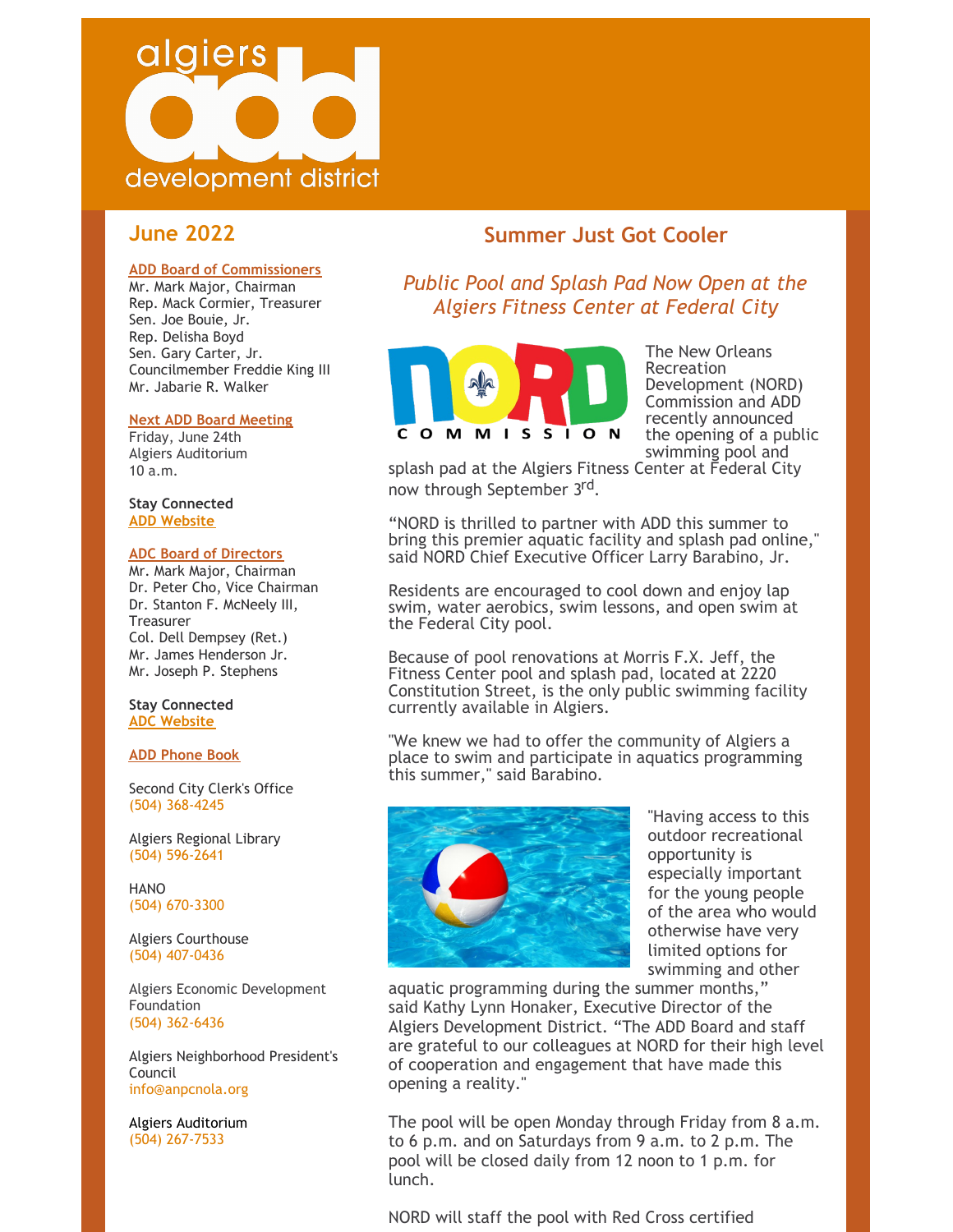employees including a pool manager, lifeguards and others tasked with upkeep and maintenance. Swimming lessons and water aerobics will also be provided during certain times of day. For a complete list of aquatics programming scheduled at Federal City pool, and questions about pool operations please visit **[www.nordc.org.](http://www.nordc.org/)**

# **Change of Command Ceremonies**

The change-of-command is a military tradition representing the formal transfer of authority and responsibility for a unit from one commanding officer to another.



Change of Command ceremony at Coast Guard Sector New Orleans L to R: Captain Will Watson, Rear Adm. Richard Timme, commander, Coast Guard Eighth District, Captain Kelly Denning

Capt. Kelly Denning succeeded Capt. Will Watson as commander of Coast Guard Sector New Orleans on April 14th. Denning, formerly the deputy commander at Coast Guard New Orleans, was designated a command duty officer in 2002.



L to R: Mark Major, chair, ADD; Colonel Jason E Burkett; Kathy Lynn Honaker, executive director, ADD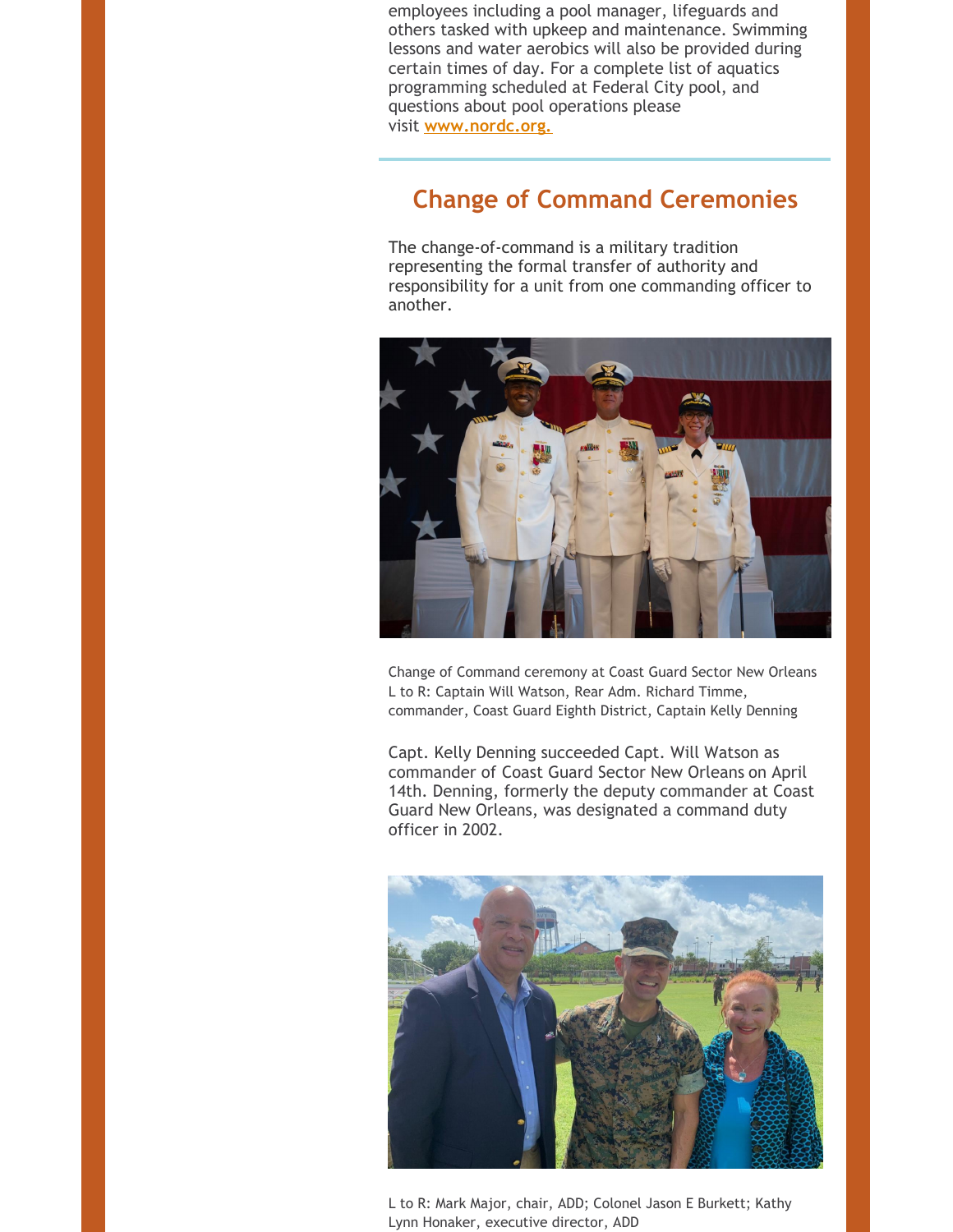Colonel Jason E. Burkett took command of the Headquarters Battalion of MARFORRES and Marine Corps Southern Command, and the Marine Corps Support Facility, New Orleans.

Colonel Burkett's personal decorations include the Meritorious Service Medal with three gold stars, Navy and Marine Corps Commendation Medal with three gold stars, Navy and Marine Corps Achievement Medal with a gold star, Humanitarian Service Medal, and Military Outstanding Volunteer Service Medal.

# **Algiers Mardi Gras Festival Present Donations to New Orleans Military Academy and L.B. Landry High School**



Oscar Rainey, CEO of the Algiers Mardi Gras Festival, and Jim Henderson, Jr., ADC Board member, present a check to New Orleans Military and Maritime Academy on May 17, 2022 at Holy Cross University.



Oscar Rainey, CEO of the Algiers Mardi Gras Festival, and Jim Henderson, Jr., ADC Board member, present a check to L.B. Landry High School on May 17,2022, at Holy Cross University.